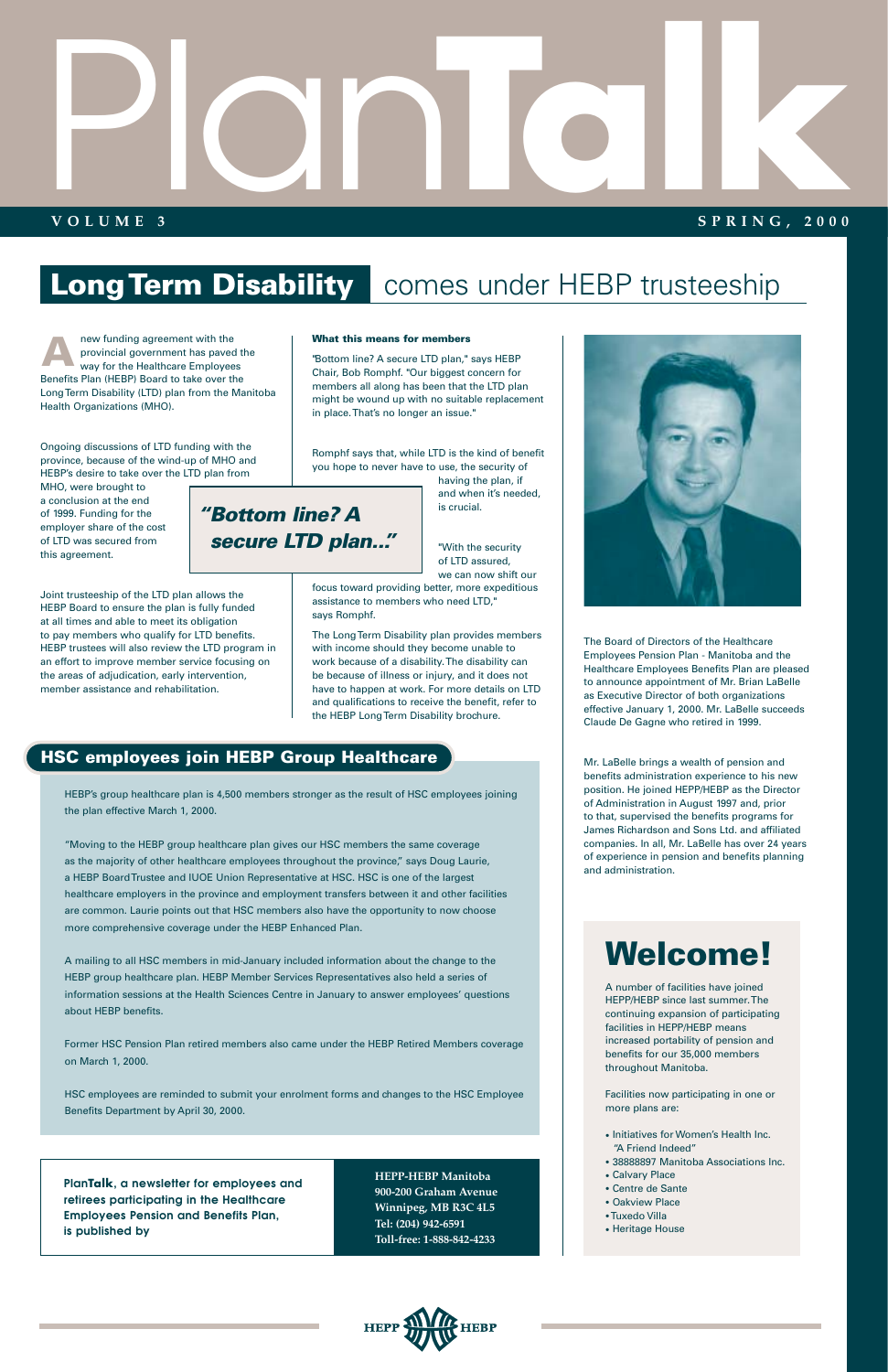### The Inside Story ...

### **On** Benefits

Benefit information provided in Plan**Talk** is based on an overview of group benefits plans. Not all employers participate in all five plans, therefore, you should check with your employer to find out what coverage is available to you.

#### **Group Healthcare & Dental Premium Change**

#### **BlueNet - Point of Sale Drug Card**

Effective June 1, 2000, HEBP is introducing, on an optional basis, the BlueNet Point of Sale Drug Card. For a cost of \$2.00 per month, the BlueNet card gives you the convenience of only having to pay your portion of prescription drugs up to your maximum benefit. The BlueNet card can only be used at participating pharmacies and must be presented at the time of purchase. You still have the option of collecting your prescription drug receipts and submitting them by mail to Blue Cross for payment.

Information on how you can sign up for the BlueNet card will be included in your Open Enrolment package or by contacting HEBP at 942-6591 or Toll Free 1-888-842-4233. Once you sign up for the BlueNet Card, you must keep the card for a minimum of one year. Your group healthcare and group dental premiums are based on past claims experience of each plan. The HEBP Board of Trustees reviews the claims experience regularly and rates are adjusted as necessary.

Effective April 1, 2000, the following new premium rates have been approved:

#### **GROUP HEALTHCARE**

|                | <b>Old Rate</b>   |                   | <b>New Rate</b>            |                            |
|----------------|-------------------|-------------------|----------------------------|----------------------------|
| Active         | Single            | Family            | <b>Single</b>              | Family                     |
| <b>Basic</b>   | \$7.90            | \$18.95           | $$7.95(+.05)$              | \$19.05 (1.10)             |
| Enhanced       | \$15.00           | \$38.20           | $$15.85$ (1.85)            | \$40.35 (12.15)            |
| <b>Retiree</b> | Single            | Family            | Single                     | Family                     |
| Level I        | \$7.40            | \$12.90           | $$5.75 (\downarrow 1.65)$  | \$10.05 ( <b>42.85</b> )   |
| Level II       | \$21.50           | \$35.10           | $$20,40 (\downarrow 1.10)$ | $$33.15 (\downarrow 1.95)$ |
| Group Dental*  |                   |                   |                            |                            |
| Active only    | Single<br>\$18.50 | Family<br>\$54.00 | Single<br>\$19.00 (1.50)   | Family<br>\$55.60 (11.60)  |

\*If your employer shares the cost of your dental premium, your new rate will be half of that listed above (50%).

*Premium rates are reviewed annually by the Board of Trustees, and subject to change.*

### **Reading your annual pension statement**

Every June, HEPP produces your annual pension benefit statement based on your pension benefits earned to December 31 of the previous year. When you receive your statement, review it carefully to ensure the information is correct. You should keep the statement with your important personal papers. Below are some of the frequently asked questions and important things to look for when statements are distributed.

Q. Why doesn't the amount of credited service match the number of hours I worked?

A. Credited service is matched to pensionable hours - not all hours worked. For example, you may have worked a great deal of overtime, however, overtime is not considered "pensionable". It also depends on the base hours for the position you worked.

Q. Why does my statement show an incorrect date of employment? A. The date of employment shown is what your facility reports to us. If it is incorrect, you should contact

your employer to have it corrected and reported to HEPP. A revised statement will be issued.

Q. Why is my credited service only one year when I worked more than one year's worth of hours at more than one facility?

A. There is a cap of one year on credited service.

Q. Why is my credited service less than one year when I worked all year? A. You may be credited with less than one year of service if you have not worked the equivalent full time hours for your position.

Q. The earned monthly pension benefit shown on my statement is for when I turn 65. What if I retire at an earlier age? A. Age 65 is considered the normal retirement date. However, you may retire with an unreduced benefit if your age and years of service total 80 or if you are age 60 and have two or more years of employment service. You can also retire with a reduced monthly pension if you are at least age 55 and have completed two years of employment service.

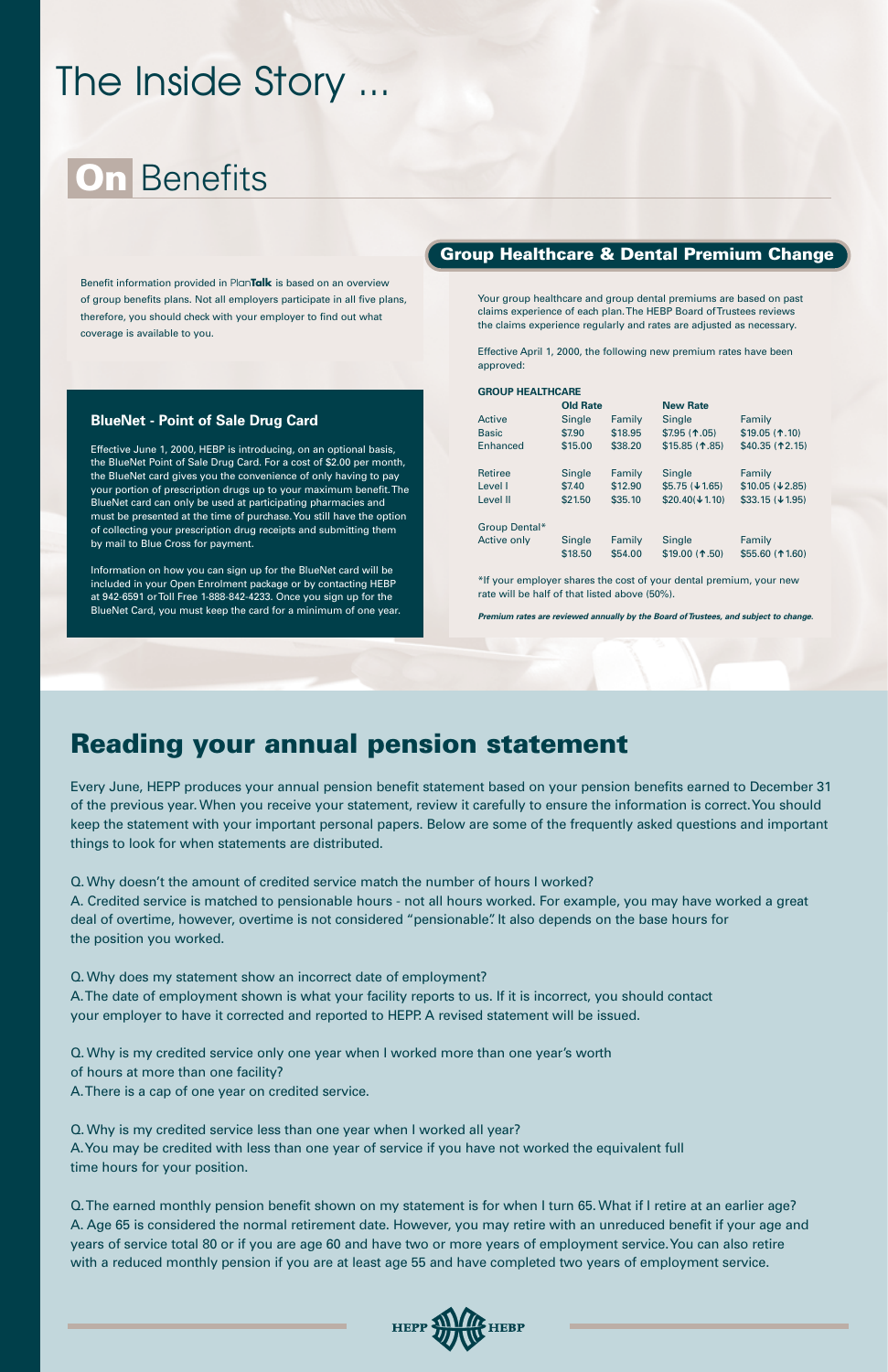The Healthcare Employees Pension Plan is a 'defined benefit' plan. As the term implies, the pension benefit you get when you retire is defined by a formula. It's defined by how many years of credited service you have multiplied by the average of your best five years of annual pensionable earnings out of the last 11 years of your employment.

A question frequently asked by members is if they can increase their pension benefit by contributing more to the plan. The simple answer is no, because the plan is a defined benefit. Contributing more to the plan will not increase your years of credited service nor your highest average income - the two factors used to determine what your pension benefit will be.

#### **Pension table**

To give you an idea of what your pension income might be after 10 to 40 years credited service, the dollar amounts shown in the table below provide an estimate of gross monthly pension benefits based on the HEPP defined benefit calculation of average annual salary and years of credited service. All amounts shown below are estimates only based on an unreduced pension at time of retirement and may not reflect your particular circumstance. For a more precise pension income estimate, refer to the earned monthly pension benefit on your annual statement.

\*One year credited service is given for one year full time equivalent hours. If you work less than full time equivalent hours, your credited service each year will equal less than one (1). Full time equivalent hours vary among facilities, unions and positions.

NOTE: All amounts shown are ESTIMATES only and include no deductions for early retirement, interrupted service or other factors which may affect pension benefits. For your personal earned monthly pension benefit, please refer to your annual statement.

## **On Pension Research Member Feedback**

#### **A** defined benefit... **Open enrolment**

#### **Group Healthcare Benefits**

The HEBP Board has approved a general open enrolment to address the needs of those members with no group healthcare coverage or basic group health coverage. An open enrolment is only offered for a short period every few years and allows you to either join the HEBP group healthcare plan or increase your basic coverage to enhanced.

#### **Watch your mail!**

Eligible healthcare employees who have previously opted out of HEBP group healthcare coverage or who currently have only basic coverage will receive an information package in the mail by mid-April. Please review the information carefully and use the open enrolment form to enroll in basic or enhanced coverage. Enrolment forms should be submitted to your employer and processed for coverage effective June 1, 2000.

Enclosed is a comparison of the Basic and Enhanced plans for active members and Level One and Level Two coverage for retired members.

If you have a comment or suggestion for Plan Talk, please write us at:

Plan**Talk** HEPP/HEBP Manitoba 900-200 Graham Avenue Winnipeg, MB R3C 4L5 or

Email carter@hepp.mb.ca

| Years<br>Credited<br>service* | 10 years               | 20 years               | 30 years               | 40 years               |
|-------------------------------|------------------------|------------------------|------------------------|------------------------|
| Average<br>Monthly salary     | Monthly<br>$pension =$ | Monthly<br>$pension =$ | Monthly<br>$pension =$ | Monthly<br>$pension =$ |
| \$4200                        | \$683                  | \$1366                 | \$2050                 | \$2733                 |
| \$3300                        | \$503                  | \$1006                 | \$1510                 | \$2013                 |
| \$2500                        | \$375                  | \$750                  | \$1125                 | \$1500                 |
| \$1600                        | \$240                  | \$480                  | \$720                  | \$960                  |
| \$800                         | \$120                  | \$240                  | \$360                  | \$480                  |

#### **Monthly Pension Benefit Estimate Table**

### The Inside Story ...







Q. How much will my monthly pension be if I retire early?

A. If you retire after age 60 or after reaching your Magic 80 date, you will receive an unreduced monthly pension based on your years of pensionable service. If you retire before age 60 or before you reach your Magic 80 date, your monthly pension

is reduced by about 1/4 of 1 per cent for each month you retire before age 60 or Magic 80. When you're ready to begin planning your retirement date, our Member Services Representatives will provide you with a pension estimate upon request.

#### Q. Why should I keep my annual pension statement?

A. HEPP recommends you keep your annual pension statement in a safe place so that you can ensure your information has been correctly updated each year. It's also important to have this information handy when you begin your retirement plans.

#### Q. Why can't I get a statement in January?

A. The timeline HEPP follows for producing 35,000 annual pension statements every year includes collecting all updated information from the facilities (January and February), tabulating the information and checking for discrepancies (March and April), inputting the final information into the system and producing the statements (May and June) and mailing the statements first class to members (June). Potential for delays has been built into the timeline so that HEPP can get statements in the mail by the end of June at the very latest.